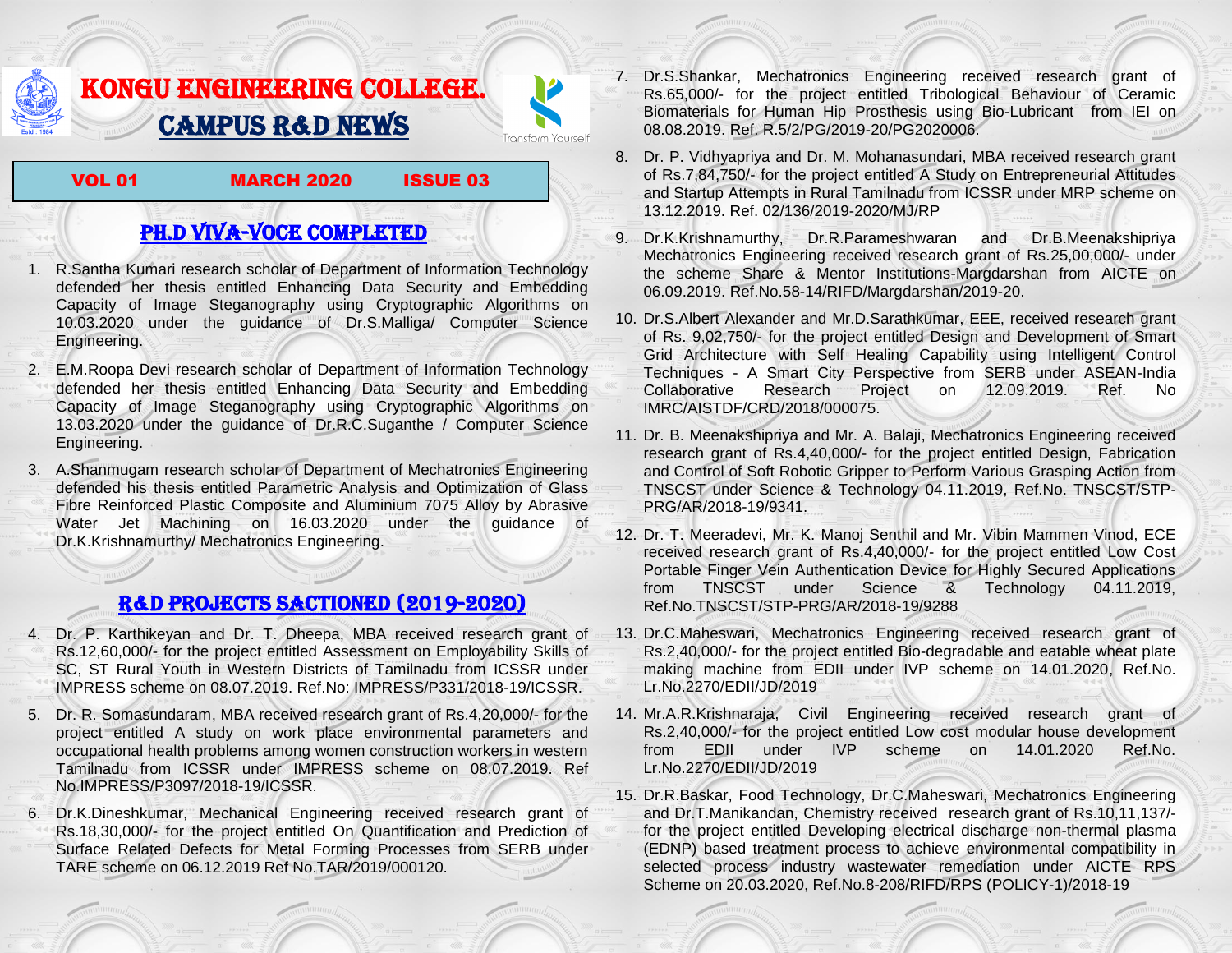## Referred JOURNAL publications

- 1. Sruthi, R., and Balaji, S., (2020). Effect of Fiber-Cement Matrix Interface on the Mechanical Behaviour of Sifcon, International Journal of Scientific Technology Research, Vol. 9(3), pp.6831-6837.
- 2. Sureshvel, V., Suchithra, S., and Ponmohan kumar, B., (2020). Shear Behavior of Concrete Beam Reinforced with Carbon Coated Steel Fiber, International journal of Recent Technology and Engineering, Vol. 8(6), pp. 2487-2490.
- 3. Saravana, S., Nandhini, N., Kulanthaivel, P., and Mayilsamy, V., (2020). A Study on Factors Influencing Resource Leveling and Smoothing on Time Cost Trade-Off, International Journal of Advanced Science and Technology, Vol. 29(3), pp. 4958-4964.
- 4. Vignesh, M., Vijayanand, S., and Rathiprabha, M., (2020). Numerical Investigation on Strength and Behaviour of Cold Formed Built-up open and Closed Section Columns, International Journal of Advanced Science and Technology, Vol. 29(3), pp. 5200-5211.
- 5. Rathiprabha, M., Vijayanand, S., and Vignesh, M., (2020). Numerical validation of strength and behavior of cold-formed steel built-up battened column, International Journal of Advanced Science and Technology, Vol. 29(3), pp. 5263-5272.
- 6. Sathiyamurthi, P., Anaamalaai, A.S., Ahamed Buhari, M.R., Anburaja, A., and Ajmal Thahasin, M., (2020).Design and fabrication of manure spreader, International Journal of Advanced Science and Technology Research, Vol. 9(3), pp.5134-5139.
- 7. Priyanka, E.B., Maheswari, C., and Thangavel, S., (2020). [A smart-integrated](J18_III.pdf)  [IoT module for intelligent transportation in oil industry,](J18_III.pdf) International Journal of Numerical Modelling, Electronic Networks, Devices and Fields, special issue, e2731.
- 8. Naveen, C., Venkatachalam, S., Mohanap priyan, V., Naveenrajan, U.S., and Kishore, S., (2020). [Design and Fabrication af Semi-](J206_ijstr.pdf) Automatic Rapid Wall [Making Machine,](J206_ijstr.pdf) International Journal of Scientific & Technology Research, Vol. 9(1), pp.3113-3116.
- 9. Gomathi, K., Harish Baabu, C., Jagasureya, V.B., and Mohamed Ashfaque, R., (2020). [IoT Based Household Water Usage Monitoring and Controlling,](J244_IJSTR.pdf) International Journal of Scientific & Technology Research, Vol. 9(3), pp.5917-5922.
- 10. Meeradevi, T., Sharavana Raju K., Vigneshkumaran., (2020). Automatic plastic waste segregation and sorting using deep learning model , International Journal of Scientific and Technology Research, Vol. 9(2), pp.5773-5777.
- 11. Ravivarma, G., K.Gavaskar, K., and Kavitha, N.S., (2020). Design and Simulation of Quantum Adder using IBM Quantum Experience, International Journal of Scientific and Technology Research,Vol. 9(3), pp.1629 – 1632.
- 12. Arulmurugan, A., Ajith, A.P., Balaji, M., Gowsalya, K., (2020). A Robust Low Power Gating Scan Cell Design, International Journal of Scientific and Technology Research, Vol. 9(3), pp.5395-5398.
- 13. Meenakshi, K., and Murugesan, G., (2020). Impact Of High-K Gate Dielectrics on Short Channel Effects of DG N-Finfet, International Journal of Scientific and Technology Research, Vol. 9(3), pp.2023-2026.
- 14. Meeradevi, T., Sharavana Raju, K.M., Raja Kavya, S., Prashanth, S., and Navaneetha Kumar, S., (2020). Light Beam Synchronising System for Automobiles, International Journal of Scientific and Technology Research, Vol. 9(3), pp. 241-243.
- 15. Mekala, V., Keerthana, R.., Kawya, M., Kavi, S., and Prasath, S., (2020). IOT Based Guidance and Assistive System For Supermarket Shopping, International Journal of Scientific and Technology Research, Vol. 9(3), pp. 6465-6469.
- 16. Vibin Mammen Vinod., Thokaiandal, S., Sindhuja, C. S., Mekala, V., Manimegalai, M., and Prabhuram, N., (2020). A comprehensive study on academic and industry authentication and attendance systems, International Journal of Scientific and Technology Research, Vol. 9(3), pp. 5426-5432.
- 17. Maheswaran, S., Balaji, V.R., .Rajesh Babu, M., Kowsigan, Prabhu E., and Venkatachalam, K., (2020). Combining statistical models using modified spectral subtraction method for embedded system, Microprocessors and Microsystems, Vol. 70, pp 1-20.
- 18. Prabhu Ram, N.S., Mithira, S.V., Kavi,S., Ilakiya., (2020). Efficient fire detection using hog feature extraction in machine learning. International Journal of Scientific and Technology Research, Vol. 9(3), pp. 6291-6294.
- 19. Karthik, R.P., Kavipriya, S., Kaushika, T., and Magudeeswaran, D., (2020). Review of Embedded System Based Coffee Maker Machines, International Journal of Scientific and Technology Research, Vol. 9(3), pp. 574-577.
- 20. Manoj Senthil, K., Karthick, R., Kavin, M and Musthakahamed, S.I.,(2020). GSM based automation of gas stove, International Journal of Scientific and Technology Research, Vol. 9(3), pp. 2019-2022.
- 21. Manoj K., Praveenraj, S., Navinkumar., Narendran,, (2020). Food management system based on fingerprint authentication, International journal of Scientific and Technology Research, Vol. 9(3), pp.1962-1965.
- 22. Hemalatha, K., Janarthanan, P.P., Rakshana, E., Naveen Kumar, R., Raj Kumar, K., (2020). Electroencephalography for autism spectrum disorder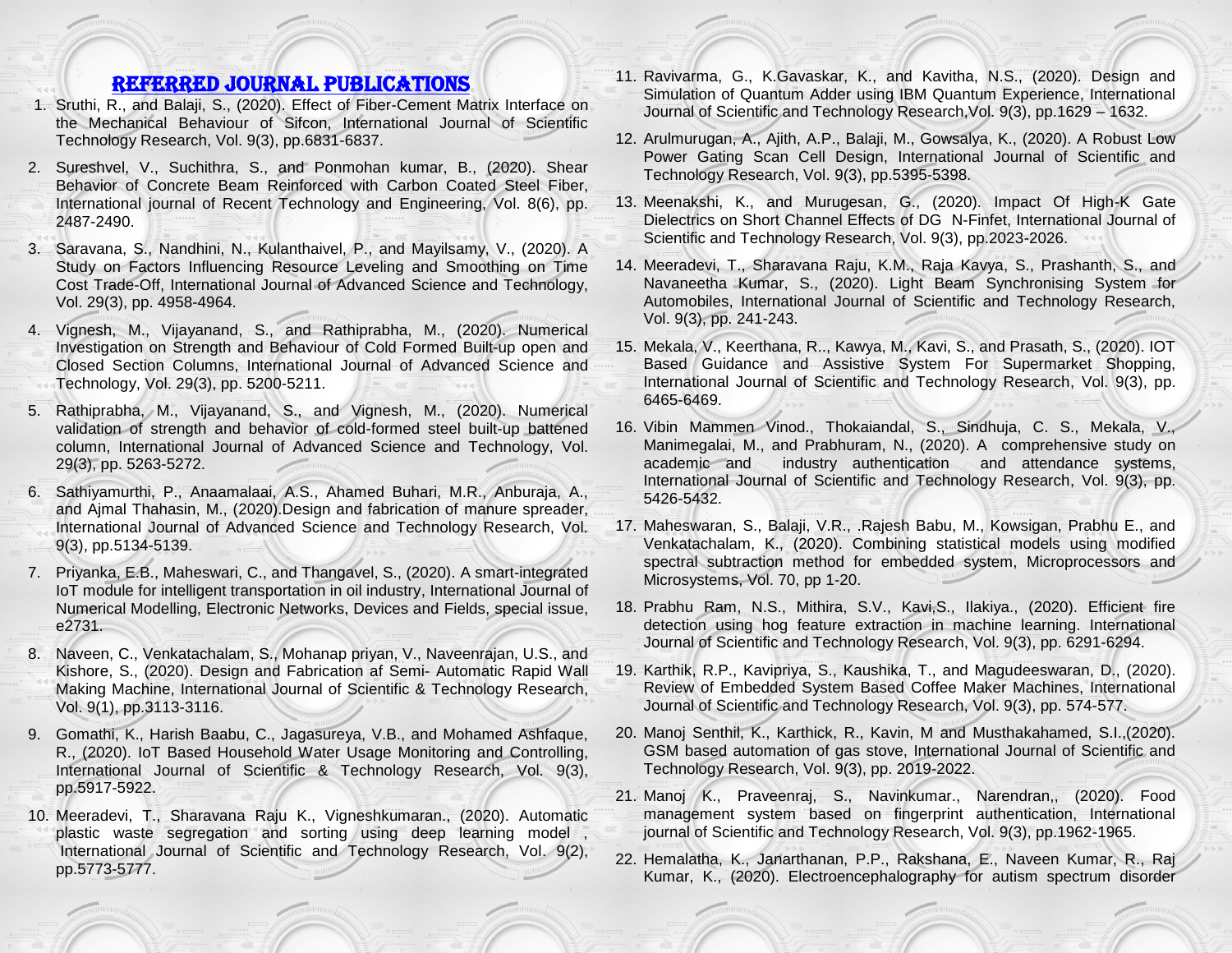diagnosis, International Journal of Scientific and Technology Research, Vol 9(3), pp 3400-3402.

- 23. Sathyanarayanan, V., Kasthuri, N., Udhayaprakash, N., Vinoth Kumar, R., and Vishnu Priyan, B, (2020). An efficient binarization and segmentation technique for the recognition of ancient degraded historical documents, International Journal of Scientific and Technology Research, Vol 9(3), pp 3319 – 3322.
- 24. Nirmaladevi, K., Shanthi, S., Jegadeesh, V., Joebastin, A., Kishorkumar, B.M., (2020). Collaborative Recommendations using Deep Learning Approaches, International Journal of Advanced Science and Technology Vol.29 (3), pp.955-961.
- 25. Kumaravel,T., and Bizu, B., (2020). Hybrid Naive Bayes with Pigeon Optimization for Classification of Opinion Mining, Test Engineering and Management, Vol. 83, pp.2917-2923.
- 26. Mohana Saranya, S., Shaburunisha, P., Sindhuja, R., and Shri Vignesh, R., (2020). Deep convolutional neural network for parking space detection and classification, International Journal of Advanced Science and Technology, Vol. 29 (3s), pp.1017-1023.
- 27. Sasipriyaa, N., Aiswarya, S., Ms. Bharani, R., and Brindha, S., (2020). Performance analysis of data augmentation and GAN in deep neural networks for hand written Tamil characters, International Journal of Advanced Science and Technology,Vol.29(3s), pp.988 - 996.
- 28. Sasipriyaa, N., Abirami, K., Banupriya, G., and Dhivya, S., (2020). Handwritten Tamil character recognition and digitalization using deep learning, International Journal of Advanced Science and Technology,Vol.29 (3s), pp.981 – 987.
- 29. Kalaivani, K.S., Uma ,S., and Kanimozhiselvi, C.S., (2020). A comparison of word2vec models for Identifying similar words using Deep Learning Approaches, International Journal of Advanced Science and Technology,Vol.29 (3s), pp.268-275.
- 30. Kalaivani, K.S, Oviya, B., Narmatha, S., and Prabha, S., (2020). Machine learning based sentiment classification using word embedding approach, International Journal of Advanced Science and Technology, Vol.29(3s), pp. 1062-1071.
- 31. Nandhini, P.S., Malliga, S., Madhumitha, B., Elango, P., and Kayalvizhi, C., (2020). Thwarting wormhole attack in RPL based IoT networks, International Journal of Advanced Science and Technology, Vol.29 (3s), pp. 1031-1038.
- 32. Kousalya, K., Krishnakumar, B., Shanthosh, C.I., Sharmila, R. and Sneha, V., (2020). Diagnosis of breast cancer using machine learning algorithms, International Journal of Advanced Science and Technology, Vol.29(3s), pp.970-974.
- 33. Krishnakumar, B., Kousalya, K., Gokul, S., Karthikeyan, R., and Kaviyarasu, D., (2020). Image caption generator using deep learning, International Journal of Advanced Science and Technology, Vol.29(3s), pp. 975-980.
- 34. Malliga, S., Sherly Infanta, G., Sindoora, S., and Yogarasi, S., (2020). Skin Disease Detection and Classification using Deep Learning Algorithms, International Journal of Advanced Science and Technology, Vol.29(3s), pp. 255-260.
- 35. Malliga, S., Darsniya, S., and Nandhini, P.S., (2020). A network intrusion detection system for IOT using machine learning and deep learning approaches, International Journal of Advanced Science and Technology, Vol.29(3s), pp. 1017-1023.
- 36. Malliga, S., Kogilavani, S.V., Jaivignesh, D., and Jeevananth S., (2020). Classification of plant seedlings using deep learning architectures, International Journal of Advanced Science and Technology, Vol.29 (3s), pp. 1024-1030.
- 37. Kogilavani, S.V., Harsitha, K., Jayapratha, P., and Mirtthul, S.G., (2020). Heart disease prediction using machine learning techniques, International Journal of Advanced Science and Technology, Vol.29(3s), pp. 78-87.
- 38. Kogilavani, S.V., Malliga, Sjaipriya, G., Kausalya, S.T.,and Makeshkumar, R., (2020). Tuberculosis detection using SVM and CNN, International Journal of Advanced Science and Technology, Vol.29(3s), pp. 1039-1048.
- 39. Sangeetha, K., Vishnu raja, P., SaranPrasath, M.K., Ranjith, N., and Prema, A., (2020). Development of android app for air pollution monitoring using FOG computing, International Journal of Advanced Science and Technology, Vol.29(3s), pp. 1011-1016.
- 40. Sangeetha, K., Vishnu Raja, P., Naveen Kumar, A., Naveen Kumar, K.K., Ragul, K.V.,and D.Rudresh (2020). Prediction of Adverse Glycemic Events from Continuous Glucose Monitoring Signals by Gradient Boosting Algorithm, International Journal of Advanced Science and Technology, Vol.29(3s), pp. 1079-1085.
- 41. Vishnuraja, P., Sangeetha, K., Abinaya, C., Deepika, R., and Dinesh, S., (2020). Predicting energy consumption using machine learning methods, International Journal of Advanced Science and Technology, Vol.29(3s), pp. 1004-1010.
- 42. Vishnu Raja, P., Sangeetha, K., Sibikrishna, S., Swetha, C., and Vijayakumar, M., (2020). Earthquake prediction using machine learning using support vector machine algorithm, International Journal of Advanced Science and Technology ,Vol.29(3s), pp. 997-1003.
- 43. Mohanapriya, S., and Mohana Saranya (2020). Sales prediction using Machine Learning Algorithm, International Journal of Advanced Science and Technology, Vol.29(3s), pp.1049 – 1055.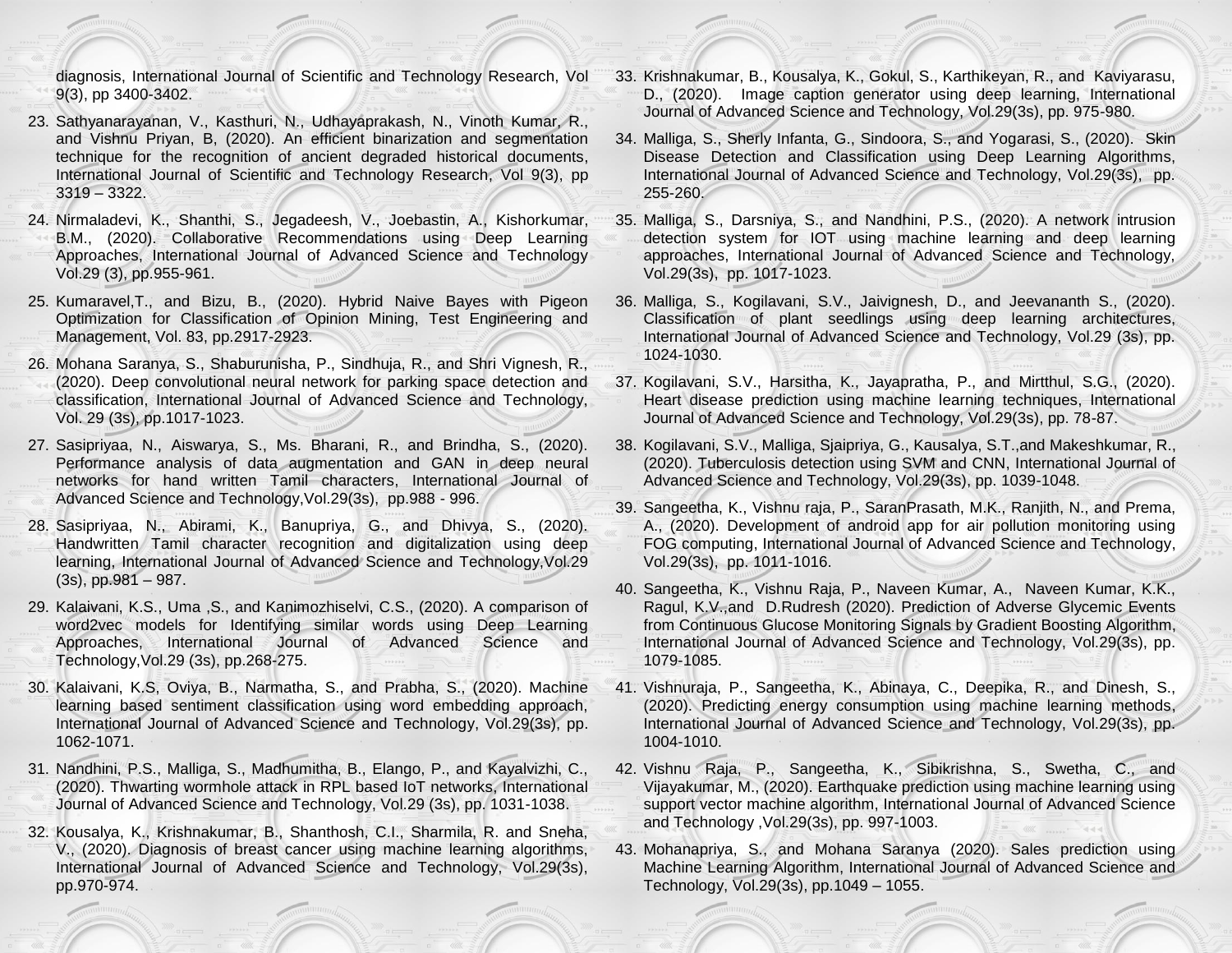- 44. Gothai, E., Thamilselvalan, R., Rajalaxmi, R.R., and Natesan, P., (2020). Fruit recognition using deep convolutional neural network with color feature International Journal of Scientific and Technology Research, Vol.9(3), pp.6116 – 6120.
- 45. Kanimozhiselvi, C.S., and Sathiyawathi, T., (2020). CNN with data augmentation for voice pathology identification, International Journal of Advanced Science and Technology, Vol.29 (3s), pp.1182-1188.
- 46. Usha, S., and Karthik, M., (2020). Self-Diagnosis of COVID-19 Through Mobile App: Need of the Hour in Pandemic Situation, Journal of Green Engineering, Vol.10(3), pp.1155-1166.
- 47. Karthik, M., and Usha, S., (2020). Characterization and experimental validation of a semi-empirical fuel cell model for investigating the water dynamics on the electrical behavior of a 5 kW Ballard stack system using Nafion 117 polymer membrane, Journal of Renewable and Sustainable Energy ,Vol.12(2), p. 024301.
- 48. Priyadharshini, N., Pavatharini, N.B., Prasanth, R.K., Sasidharan, C.S., and Mohanraj, M., (2020). Effects of voltage imbalance in three phase controlled rectifier based system, International Journal of Scientific and Technology Research,Vol.9(3), pp.1578-1581.
- 49. Sheela, A., and Atshaya, M.,(2020). Design of Permanent Magnet Synchronous Motor For Electric Vehicle Application Using Finite Element Analysis, Journal of Scientific & Technology Research, Vol. 9(3), pp. 523- 527.
- 50. Karthikeyan, P., and Karthik, M., (2020). Design and Implementation of Solar Powered Tricycle for Physically Challenged Person, Journal of Green Engineering, Vol.10(3), pp. 1018–1034.
- 51. BabinDhas, D., and Vetrivel, S.C. (2020). Precursors of Job Satisfaction With Reference To MSME Sector In Chennai, SYLWAN, Vol.164(3), pp.410-430.
- 52. Umasankar, M., Padmavathy, S., and Haleema, K.S, (2020). Improvement Of Material Flow In Assembly Line in Harita Seating Systems Limited, International Journal of Scientific & Technology Research, Vol.9(3), pp.3687- 3691.
- 53. Vidhyapriya, P., Mohanasundari, M., Sundharesalingam, P., Mughil, R., (2020). Behavioural Analysis Of Inventory Turnover, International Journal Of Scientific & Technology Research, Vol.9(3),pp.3546-3550.
- 54. Mohanasundari, M., Vidhyapriya, P., Sundharesalingam, P., and Kavitha, P., (2020). An Analysis of the Relationship between Risk and Return in the Gold Market of Asian Countries, International Journal of Scientific & Technology Research, Vol. 9(3), pp. 6850-6853.
- 55. Padmavathy, P., Mohanasundari, M., and Srinidhi, S., (2020). Analysis of Demonetization Effect on Selected Stocks of Indian Housing Finance Sector, International Journal Of Scientific & Technology Research, Vol. 9(3), pp.6801-6805.
- 56. RekhaManjunath.S, Sivarajadhanavel.P, Krishnamoorthy.V, Akshaya.N, and Haleema.K.S, (2020). Foreign Currency Such As US Dollar, Euro,Pound Sterling, Japanese Yen, Gold And CrudeOil Price Impact On Indian Stock Indices – BSE and NSE, International Journal of Scientific & Technology Research, Vol. 9(3), pp.6809-6812.
- 57. Vellingiriraj E.K., and Balasubramanie, P., (2020). Accurate Recognition of ancient handwritten Tamil Characters from palm prints for the siddha medicine system, International Journal of Business Intelligence and Data mining,Vol.16(3), pp.345-360.
- 58. Balasubramanie, P., Vellingiriraj, E.K., Logesh Babu, M., and Dinakaran., (2020). Dynamic thresholding based ancient character recognition using enhanced convolution neural network International Journal of Advanced Science & Technology, Vol.29(3), pp. 5679-5689.
- 59. Ananthi, P., (2020). Authentication Mechanism for Intrusion Detection and Prevention In IOT Devices, International Journal of Scientific & Technology Research, Vol. 9(3), pp.5484-5487.
- 60. Vennila, R., Subasini, R., and Parimala, V., (2020). Intutionistic Fuzzy sets and its application in business trips, International Journal of Advanced Science and Technology, Vol.29(3), pp.6701-6704.
- 61. Sathishkumar, S., Gayathri, K., Helen, P. and Kavitha., (2020). Synthesis and anticonvulsant activity of some new 6,8-Bis(ary1)-5-methyl-6,7,8,9 tetrahydro-5H-tetrazolo[1,5-d][1,4]diazinpins, Indian Journal of Heterocyclic Chemistry, Vol.30 (1), pp.1-4.
- 62. Saraswathi, K., Renukadevi, N.T., and Karunakaran, K., (2020). Multi Ant Colony Optimization for Opinion Classification, International Journal of Scientific & Technology Research, Vol. 9(3), pp.4554-4560.
- 63. Gandhimathi, S., (2020). Approaches And Strategies Involved In Framing Questionnaires-A Real Time Perspective, International Journal of Scientific & Technology Research, Vol. 9(3), pp. 2027-2029.
- 64. Nandhinidevi, S., Poorani, S., and Gokula Brinda, P., (2020). Machine learning models for relevant feature identification and classification of thyroid data, Journal of Innovative Technology and Exploring Engineering, Vol.9(5), pp.1961-1963.
- 65. [Naiyf S.Alharbi., S](https://www.sciencedirect.com/science/article/pii/S1018364719318440#!)hine [Kadaikunnan., Jamal M.Khaled., Taghreed](https://www.sciencedirect.com/science/article/pii/S1018364719318440#!)  N.Almanaa., [Ganesh Moorthy](https://www.sciencedirect.com/science/article/pii/S1018364719318440#!) Innasimuthu., [Baskar](https://www.sciencedirect.com/science/article/pii/S1018364719318440#!) Rajoo., [Khalid F.Alanzi.,](https://www.sciencedirect.com/science/article/pii/S1018364719318440#!) and [Shyam Kumar](https://www.sciencedirect.com/science/article/pii/S1018364719318440#!) Rajaram., (2020). Optimization of glutamic acid production by Corynebacterium glutamicum using response surface